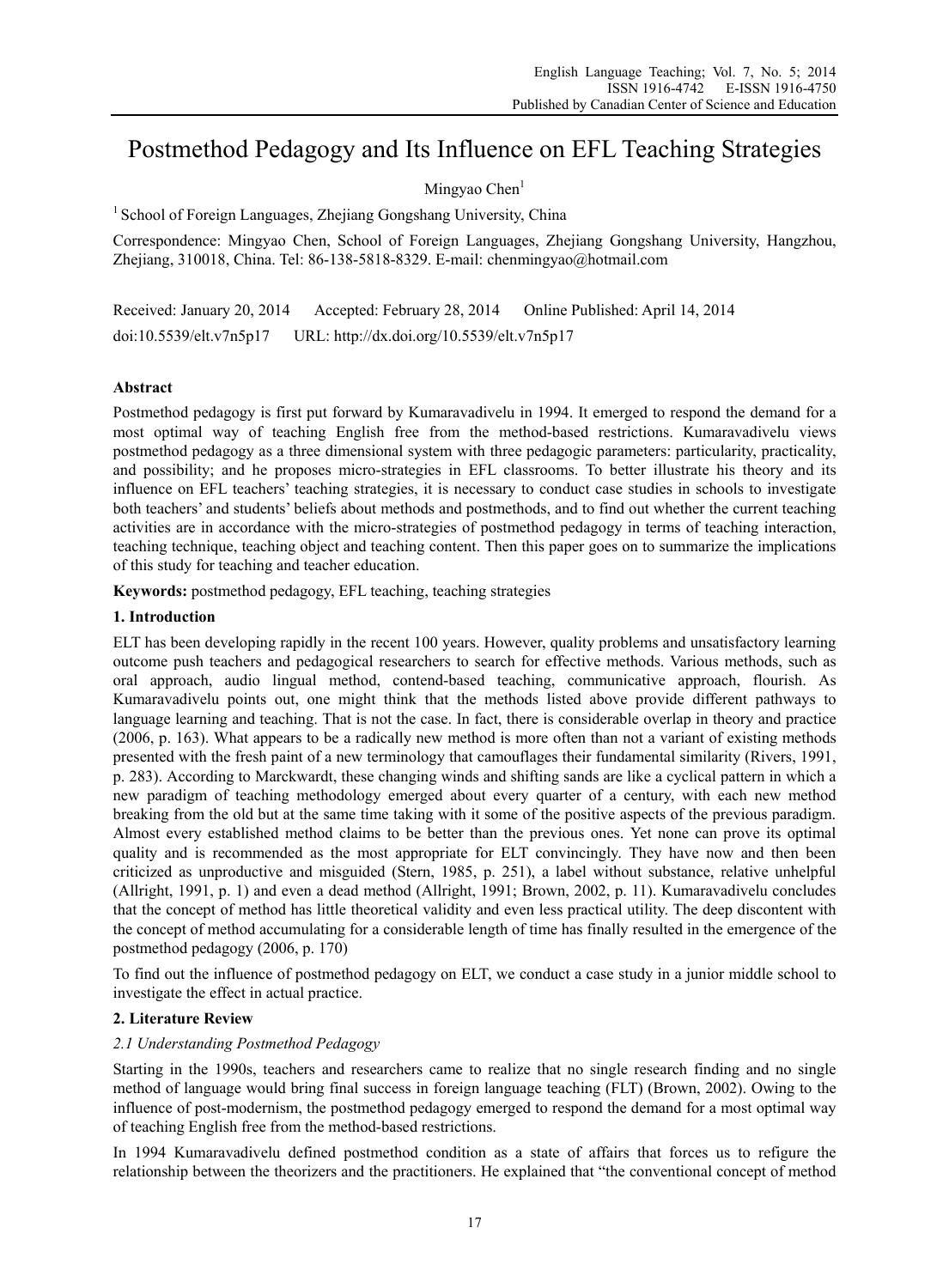entitles theorizers to construct knowledge-oriented pedagogic theories, while the postmethod condition enables the practitioners to construct classroom-oriented theories of practice. The conventional method authorizes theorizers to centralize pedagogic decision making, while the postmethod condition enables practitioners to produce local, specific, and novel practices" (Kumaravadivelu, 1994, p. 29).

The postmethod condition has three distinct features for redefining the relationship between the periphery and the center. The first feature is that it is a search for an alternative to method rather than an alternative method. The second feature is teacher autonomy. Teachers have the potential to know how to teach, to be able to handle problems within constrains. Promoting teacher autonomy means enabling and empowering teachers to theorize from their practice and practice what they have theorized (ibid, p. 30). The third feature is principled pragmatism. By "principled pragmatism" Kumaravadivelu explains that it is different from eclecticism, which often "degenerates into an unsystematic, unprincipled, and uncritical pedagogy because teachers with very little professional preparation to be eclectic in a principled way have little option but to randomly put together a package of techniques from various methods and label it eclectic" (ibid, p. 30).

Kumaravadivelu uses the term pedagogy in a broad way, intending to cover not only issues about classroom strategies, instructional materials, curricular objectives, and evaluation measures, but also many historical, political and sociocultural experiences that more or less influence ELT. He then visualizes a postmethod pedagogy as a three-dimensional system made up of three pedagogic parameters: particularity, practicality, and possibility (Kumaravadivelu, 2001, pp. 537-538). He takes method as consisting of a single set of theoretical principles derived from feeder disciplines and a single set of classroom procedures directed at classroom teachers (Kumaravadivelu, 1994, p. 29). Nilufer Can claims that "postmethod can be defined as the construction of classroom procedures and principles by the teacher herself/himself based on his/her prior and experimental knowledge and/or certain strategies." Kumaravadivelu (1994, p. 24) reaffirms that the concept of method involves theorizers constructing knowledge-oriented theories of pedagogy and post-method involves practitioners constructing classroom-oriented theories of practice. Cheng (2006) gives a rather comprehensive interpretation about postmethod pedagogy: flexible, dynamic and open-ended teaching concept different from any traditional approaches of language teaching. It opposes the practices of simplifying FLT and emphasizes its complexity. It heightens the importance of context sensitivity in FLT, and stresses that society, politics and education system have an important effect on FLT.

The three pedagogic parameters, particularity, practicality, and possibility, interact with each other in a synergic relationship. The parameter of particularity requires that any language pedagogy must be sensitive to a particular group of teachers teaching a particular group of learners pursuing a particular set of goals within a particular institutional context embedded in a particular sociocultural milieu (Kumaravadivelu, 2003, pp. 33-34). Local educational, institutional and social contexts have to be duly considered. The parameter of practicality refers to the relationship between theory and practice and the practice of classroom teaching. If the theory and practice are separated, and the theorist's role is greater than the teacher's, then it means that the teacher's potential to generate theories from practice and her/his potential to put theories into practice are overlooked. Kumaravadivelu (2003, p. 36) claims that the pedagogy of practicality seeks to enable teachers themselves to theorize from their practice and practice what they theorize. The parameter of possibility mainly comes from the educational philosophy of the Brazilian critical pedagogists, Paulo Freire. He and his fellow researchers point out that any pedagogy is closely connected with power and dominance, and is implemented to create and sustain social inequalities. They call for the recognition of learners' and teachers' subject-positions, i.e. their class, race, gender and ethnicity, and for sensitivity toward their impact on education. The awareness learners bring to pedagogical settings are not only influenced by what they learn from the classroom, but also are cultured by a broader social economic, and political environment in which they grow up. Such awareness may alter pedagogic practices in ways unintended and unexpected by policy planners, curriculum designers, or textbook compilers.

The boundaries of the three parameters are unclear and the characteristic features of these parameters overlap. They shape and are shaped by one another. They interact with each other. They together constitute the conceptual foundation for the postmethod.

## *2.2 The Indicators of Postmethod Pedagogy*

The major indicators of Postmethod Pedagogy are the learner, the teacher, the teacher educator. From the perspective of postmethod pedagogy, the learner is active and autonomous. Kumaravadivelu (2001) suggests the three aspects of the learner autonomy: academic, social and liberatory; and then, in 2006, he proposes two types: academic and liberatory.

Kumaravadivelu considered the academic view as a narrow view which seeks to develop in the learner a capacity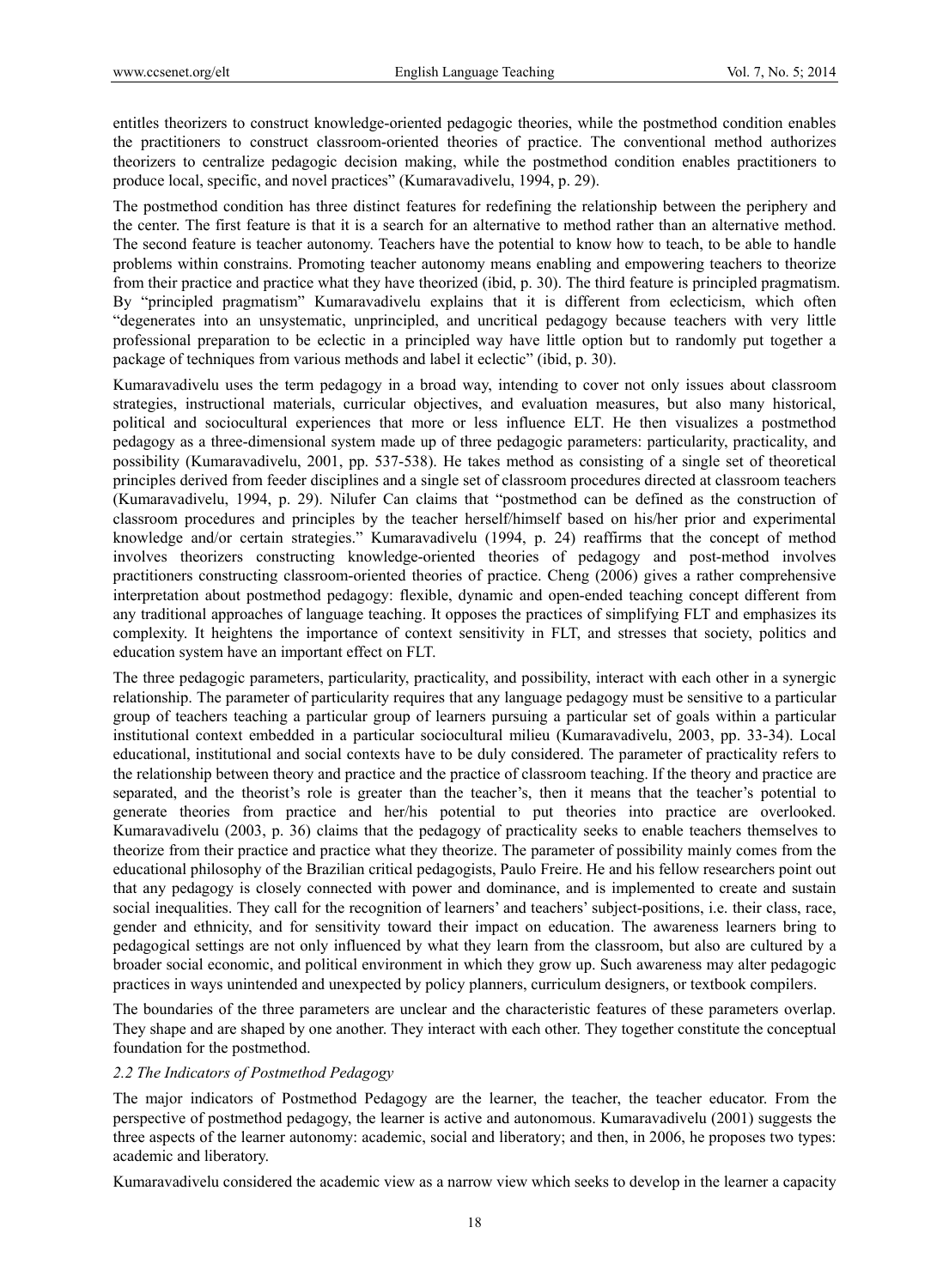to learn while the broad view, liberatory, goes beyond that to include a capacity to learn to liberate at the same time. According to him, learning to learn means learning to use appropriate strategies to realize desired objectives. By using appropriate strategies, learners are able to monitor their learning process and maximize their learning potential. If academic autonomy enables learners to be effective, liberatory autonomy empowers them to be critical thinkers. Therefore, liberatory autonomy goes further actively helping learners reflect on themselves and their social world, form their learning communities, and provide them opportunities and possibilities for exploration. Thus, learners will be more prepared for better solutions to problems in learning. However, learners will only be able to achieve such a goal with the help of others, and particularly, their teachers.

The postmethod pedagogy considers the teacher as an autonomous teacher. This autonomy is central and is in fact the heart of postmethod pedagogy (Kumaravadivelu, 2006, p. 179). Postmethod pedagogy recognizes the teacher's previous and current knowledge, and their potential to teach and act autonomously, which promotes the ability of the teacher to know how to develop a reflective approach to his own teaching, how to analyze and evaluate his own teaching acts, how to initiate change in his classroom, and how to monitor the effects of such changes (Wallace, 1991). Such ability can evolve only if the teacher has a desire and a determination to maintain a fair degree of autonomy in pedagogic decision making. The teacher has to rely on his prior and evolving personal knowledge of learning and teaching in order to break away from the constraining concept of method. This knowledge not only involves particular classroom handling, but also involves connecting cognitive thinking with action. It evolves through determined efforts. What postmethod pedagogy assumes is that this kind of personal knowledge the teacher develops over time will eventually lead them to construct their own theory of practice (Kumaravadivelu, 2006).

The task of the postmethod teacher educator is to create conditions for prospective teachers to acquire necessary authority and autonomy that will enable them to reflect on and shape their own pedagogic experiences, and in certain cases transform such experience (Kumaravadivelu, 2006, p. 182). Through a series of dialogic interactions, channels of communication between student-teachers and teacher-educators open up. They actively exchange ideas. The teacher educators will then show a willingness to use the student teachers' values, beliefs and knowledge as an integral part of the learning process. The entire process of teacher education eventually becomes reflective and rewarding.

## *2.3 Postmethod Strategic Framework*

According to Kumaravadivelu (2003b), the postmethod strategic framework for language teaching consists of macrostrategies and microstrategies. He defines macrostrategies as guiding principles derived from historical, theoretical, empirical, and experiential insights related to L2 learning and teaching. A macrostrategy is a broad guideline leading teachers to generate their own location-specific, need-based microstrategies or classroom procedures.

The strategic framework cover ten macrostrategies expressed with operational terms that convey no prescriptive quality. They are: (1) Maximize learning opportunities. This strategy envisages teaching as a process of creating and utilizing learning opportunities. The teacher is seen both as a creator of learning opportunities for his learners and the utilizer of learning opportunities created by learners. (2) Minimize perceptual mismatches. This strategy stresses the recognition of potential perceptual mismatches between intentions and interpretations of the learner, the teacher, and the teacher educator. (3) Facilitate negotiated interaction. This strategy means the meaningful learner-learner, learner-teacher classroom interaction where learners are entitled and encouraged to propose topic and initiate talk, not merely react or respond. (4) Promote learner autonomy. This strategy refers to helping learners learn how to learn, equipping them with the means necessary to self-direct and self-monitor their own learning. (5) Forster language awareness. This strategy involves any attempt to draw learners' attention to the formal and functional properties of their L2 in order to increase the degree of explicitness required to promote L2 learning. (6) Activate intuitive heuristics. This strategy stresses the importance of providing rich textual data so that learners can infer and internalize underlying rules governing grammatical usage and communicative use. (7) Contextualize linguistic input. This strategy highlights how language usage and use are shaped by linguistic, extralinguistic, situational and extrasituational contexts. (8) Integrate language skills. This macrostrategy refers to the need to holistically integrate language skills traditionally separated and sequenced as listening, speaking, reading, and writing. (9) Ensure social relevance. This strategy stresses the need for the teacher to be sensitive to the societal, political, economic, and educational environment in which L2 learning and teaching take place. (10) Raise cultural consciousness: This strategy stresses the need to treat learners as cultural informants so that they are encouraged to engage in a process of classroom participation that puts a premium on their power/knowledge.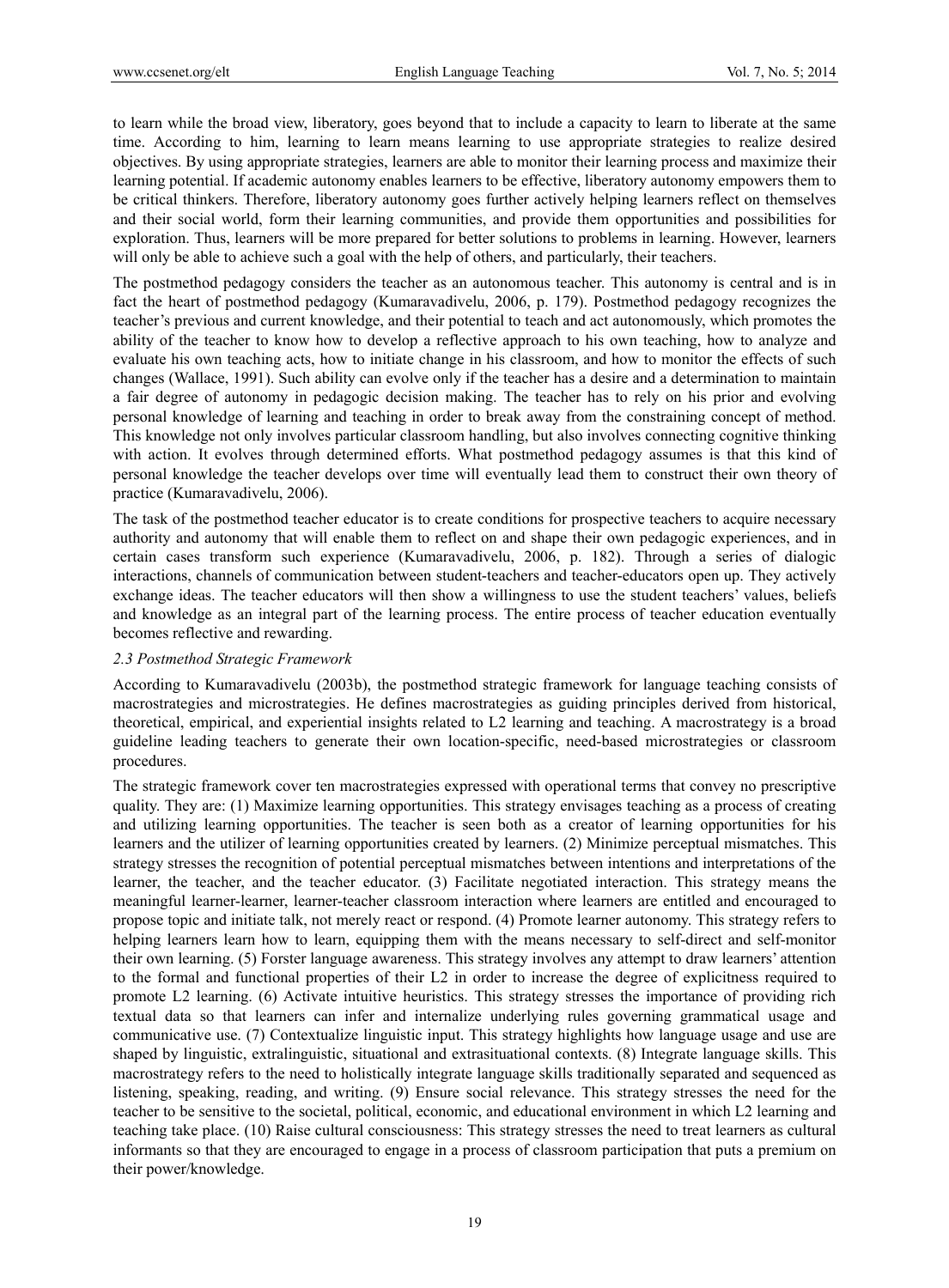The macrostrategies introduced above are general guiding principles for classroom teaching, and are to be implemented in the classroom through microstrategies designed to realize the goals of a particular macrostrategy. One macrostrategy may have many microstrategies. Microstrategies refer to "classroom procedures that are designed to realize the objectives of a particular macrostrategy. Any type of microstrategy depends on the local learning and teaching situation. The possibilities are endless" (Kumaravadivelu, 2006). Microstrategies are associated with different local situations and conditioned by the national, regional, or local language policy and planning, curricular objectives, institutional resources, and learners' needs, wants, lacks as well as their current level of language knowledge/competence, and a great many other possible factors. As for detailed microstrategies following each macrostrategy, Kumaravadivelu mentions opportunities outside classroom for the first one, learner training and learner perception for the second, intensive teacher-learner communication for the third, learner autonomy and learning preferences for the fourth, language use and language awareness for the fifth and the sixth, contextualizing linguistic input for the seventh, utilizing all sorts of raw materials for the eighth, ensuring social and cultural relevance for the ninth and tenth. In fact, Kumaravadivelu has demonstrated a comprehensive picture of how to design valid microstrategies in a specific context under the guidance of each macrostrategy.

## **3. Research Method**

#### *3.1 Strategies Studied in This Research*

Based on Kumaravadivelu's postmethod framework, four strategy categories are under consideration in this research: teaching interaction, teaching technique, teaching objective and teaching content.

For the first one, teaching interaction, three macrostrategies are involved, namely, maximizing learning opportunities, facilitating negotiated interaction, and minimizing perceptual mismatches. In this respect, this research is to discuss related microstrategies such as the ways to learn English, the situation of answering questions in class, teachers' responses to questions, students' responses to teachers, etc.

For the second, teaching technique, three macrostrategies are concerned, namely, activating intuitive heuristics, contextualizing linguistic input, and integrating language skills. Related microstrategies in this research are students' enlightenment and encouragement from teachers, the status quo of situational teaching, students' best and worst skill in English learning.

For the third, teaching objective, two macrostrategies are involved, namely, promoting facilitating learner autonomy, and fostering language awareness. This research is to discuss related microstrategies such as students' status quo of reviewing, reading non-taxtbook English materials and making learning plans, student's attitude toward language use and awareness.

For the fouth, teaching content, two macrostrategies are concerned, raising cultural consciousness and ensuring social relevance. The researcher will discuss the teacher's explanation about culture and the student's motivation of learning English.

#### *3.2 Research Questions*

Traditionally, teachers like to adopt different teaching methods in EFL classrooms. Most of us are generally curious about new methods and are interested in trying them in class. We hardly stop to think about their imperfection. Postmethod pedagogy allows us to go beyond, and overcome the limitations of method-based pedagogy (Kumaravadivelu, 2006).

By investigating the status quo of ELT in a junior middle school in China, this research concerns both teachers' and students' beliefs about methods and postmethods. It aims to answer the following questions in particular:

In terms of teaching interaction, teaching technique, teaching objective and teaching content, what teaching activities in the case study are in conformity with the microstrategies of postmethod pedagogy?

What are the problems in the current teaching activities from the view of postmethod pedagogy?

#### *3.3 Research Subjects*

In this study three EFL teachers of Grade Eight were selected from Wenlan Junior Middle School in Hangzhou, China. The first subject, Teacher A, is a female teacher with 25 years of teaching experience, an MA degree holder in ELT. The second one, Teacher B, is a young female practitioner, a BA degree holder, with only 5 years teaching experience. The third one, Teacher C, is a male novice teacher with only one year experience in teaching, a BA degree holder.

All these teachers teach students from Grade Eight, the second year in the junior middle school. They have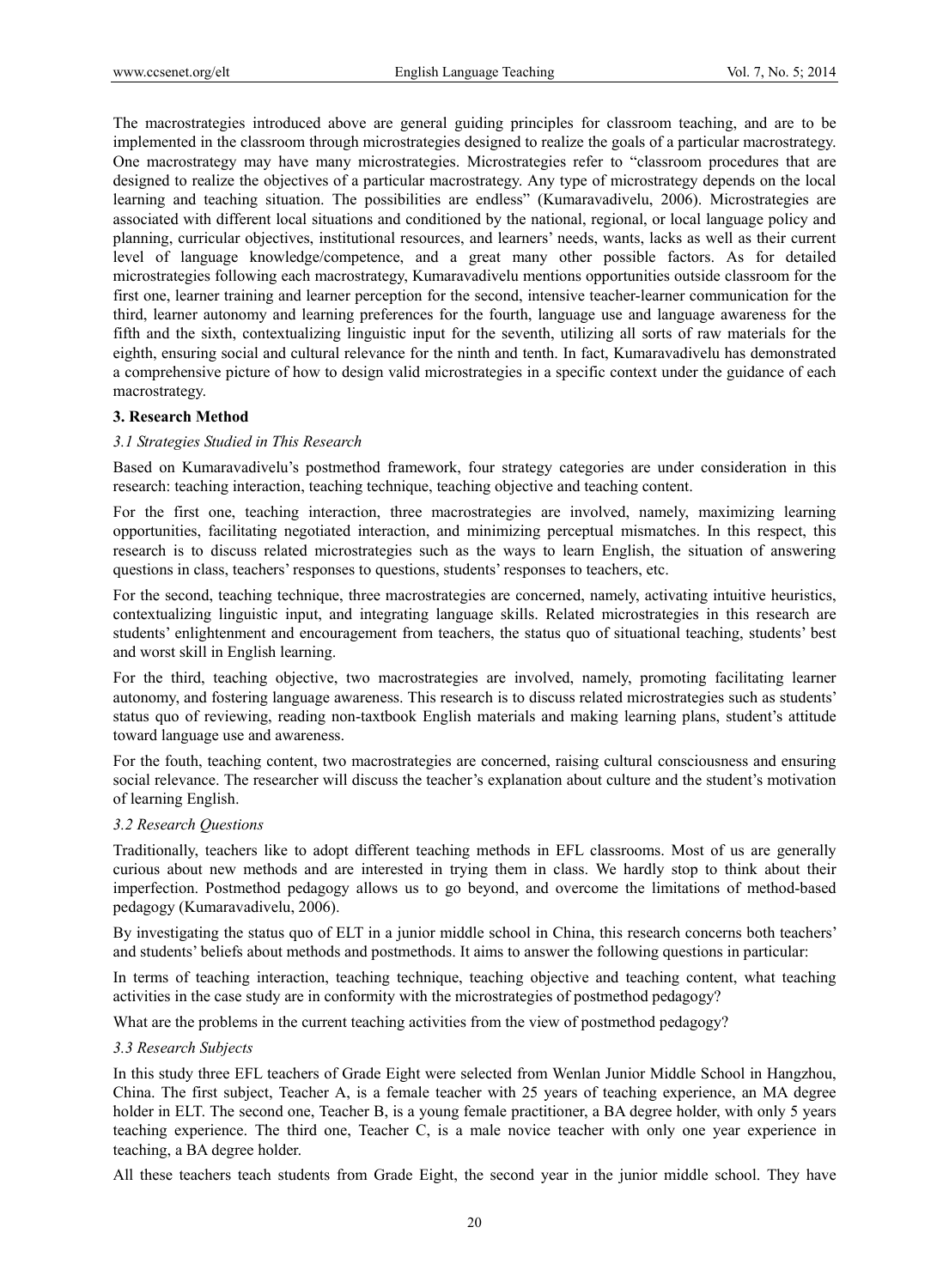already adapted themselves to the junior middle school life and they do not have the pressure of graduation, as in China students generally stay for three years of study before taking the important entrance examination for the senior middle school, which is a great pressure for all graduating students and their teachers. The students selected for this study are around the age of 15. They have learned English for around 5 years in public schools and have picked up some strategies in learning English.

## *3.4 Research Instrument and Data Collection*

This study uses questionnaire, semi-structured interview and class observation as the main research instruments. The three teaching parameters and the macrostrategic framework of postmethod pedagogy are used as the guiding principles for the design of interviews and questionnaires.

The questionnaire contains 20 questions based on the ten macrostrategies, with 7 close-ended questions and 3 open-ended ones. They are divided in four parts, written in Chinese. Questions 1-5 are about interactive teaching, designed to examine whether the interactive activities in the classroom meet the requirements of the three macrostrategies, i.e. maximizing learning opportunities, facilitating negotiated interaction, and minimizing perceptual mismatches. Questions 6-9 are about teaching techniques, designed to examine the feasibility o fthe principles of the three macrostrategies, i.e. activating intuitive heuristics, contextualizing linguistic input, and integrating language skills. Questions 10-15 are designed to investigate what and how the students understand the teaching objectives, i.e. promoting learner autonomy, and fostering language awareness. Questions 16-17 are about teaching content, concerning cultural consciousness and ensuring social relevance. Question 18 is about students' use of strategies and Question 19 is about teaching method evaluation. Question 20 is about students' preference for certain methods that their teachers will use in the classroom. 240 questionnaires were distributed and 236 were anonymously completed and retrieved as effective.

The three teachers are individually interviewed for freedom of speech. The whole processes are recorded and transcribed in Chinese.

This research also adopts class observation as a supplementary method, which may help prove the reliability of the data obtained from the interview and questionnaire. The observation processes are all recorded and transcribed.

#### **4. Results and Discussion**

#### *4.1 Results of the Questionnaire*

A total of 240 questionnaires were distributed and 236 were completed and collected. The results are here presented in the four parts as are designed.

1) About teaching interaction:

a) 126 students, about 53.4%, claim that they like to read non-text English materials such as stories or newspapers, in order to learn English better. 112 students, about 47.5%, claim that they like to go to English training schools to learn more English. 88 students, about 37.3%, claim that they like to use the Internet to learn more English. 28 students, about 11.9%, claim that they would like to take part in the school activity to learn English.

b) 156 students, about 66.1%, answer questions when asked; 21.2% answer questions voluntarily; 12.7% are reluctant.

c) 130 students, about 55.1%, state that their teachers would answer and explain students' questions. 23.4% state that their teachers are reluctant to answer their questions if not relevant to the class. 19.5% state that their teacher would not answer non-relevant questions.

d) 67.8% of the students discuss their own doubts or questions with their peers. Only 25.1% state that they usually ask questions to their teachers.

e) 57.6% of the students state that their teachers give them clear explanation about their teaching plans and objectives. 33.1% state that that the teacher sometimes tell them some plans. 9.3% students say their teachers never tell them anything about their plans.

2) About teaching technique:

a) 88% of the students state that they get clear instruction from the teacher and also great encouragement

b) 65.3% of the students state that their teachers often create situational context for their language practice.

c) 53.4% of the students claim that their best skill is in reading, 22% listening, 15.3% speaking, 8.5% writing.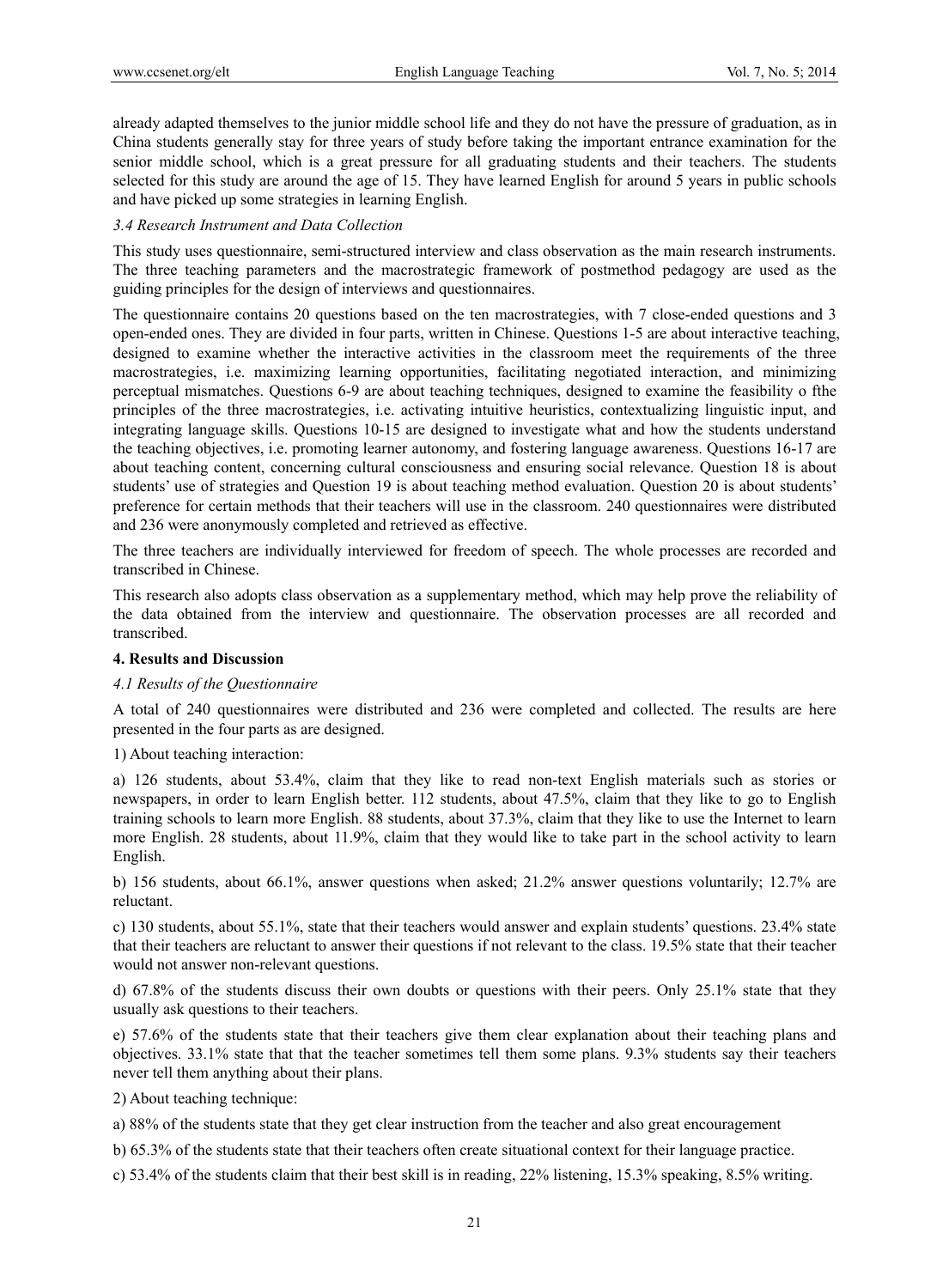d) 45.8% of the students claim that they are very poor in grammar, 23.7 poor in speaking, 18.6 poor in memorizing vocabulary, 11.9 in reading comprehension.

## 3) About teaching objective

a) 86.3% of the students state that their teachers teach them learning skills

- b) 70.3% of the students review what they have learned in the English class
- c) 53.4% of the students sometimes read English books other than the textbook
- d) 50.3% of the students would like to learn some English if there were no chance at school
- e) 83.1% of the students state that language awareness plays a vital role in the English learning process

4) About teaching content

a) 44.1% of the students state that their teachers sometimes teach them culture knowledge about English-speaking countries. 40.7% of students state that their teachers often teach them culture knowledge about English-speaking countries.

b) 32.3% of the students state that they learn English for going abroad; 29.7% for a high score in the senior middle school entrance examination, 18.6% for self-development in this developing country, 15.3% for their interest in English

#### *4.2 Discussion about the Questionnaire*

Concerning teaching interaction, the results seem to indicate about half of the students would like to do out-of-class reading, go to English training schools, and use the Internet to learn English. These activities are in accordance with the microstrategies for maximizing learning opportunities. Only a small portion of the students like to take part in school activities for learning English, which probably implies that there are not enough interesting school activities for students. More opportunities are expected to meet their English learning demand. As for students' reluctance to answer questions in class, it again indicates the questions are probably boring or too hard to answer. Therefore, teachers need to design better questions to trigger meaning interaction with the students. With the teacher's reluctance to answer students' irrelevant questions, this probably means a great hurt to students' thirst for learning, which is likely to lead to his hatred for the English teacher, and his English class as well. When teachers encounter students' questions, whether relevant or irrelevant, they should be ready to answer, or if too hard to answer immediately, to discuss, or try to lead the question into the English class in a flexible and intelligent way. It is the same with those questions concerning minimizing perceptual mismatches. More than half of the students (57.6%) say that their teachers often tell them their teaching plans and objectives. This is reasonable, but the number is comparatively small. Still some teachers do not explain their objectives to the students which may lead to a big gap between the teacher's intention and the learner's interpretation, and eventually affect the English teaching quality and students' learning outcome.

In terms of teaching technique, questions 6-9 are designed to find out about the teacher's microstrategy of activating intuitive heuristics in English class. Most students (88%) state that they could receive enlightenment and encouragement. To help with the students learning method and potential, teachers try to provide them with typical examples and clear explanation, so that student will continue their learning after class in their process of self-discovery. As for the microstrategy of contextualizing linguistic input, 65.3% of students state that their teachers will create situational context for their language understanding and practice. The classroom is often treated as a speech community for interactive conversation or role play. With the microstrategy for integrating language skills we find different percentages among the students concerning their reading, writing, listening and speaking skills. That probably means that the teachers try to practice all these in class, not emphasizing one or ignoring another, as all these skills are important and related in language learning.

Concerning questions about students' reviewing after class, most students (70.3%) do. And about half of the students also read non-textbook English materials. These show that teachers have tried to promote students' autonomous learning. As for fostering students' language awareness, most students (83.1%) acknowledge that it is important and their teachers often stress it by doing exercises and pattern practices.

Regarding teaching content, 40.7 % of the students state that their teachers often talk about the culture of English-speaking countries. This probably shows that these teachers need to put more stress on the culture aspect in class, as language is the carrier of culture, and some more cultural information will trigger more interest among the students in their English learning. Young students are generally curious about how other nations live, study, play or work. As for the microstrategy for ensuring social relevance, 32.2% of the students state that learning English is for going abroad, 29.7% for a high score, 18.6 for following the trend. Only 15.3% of the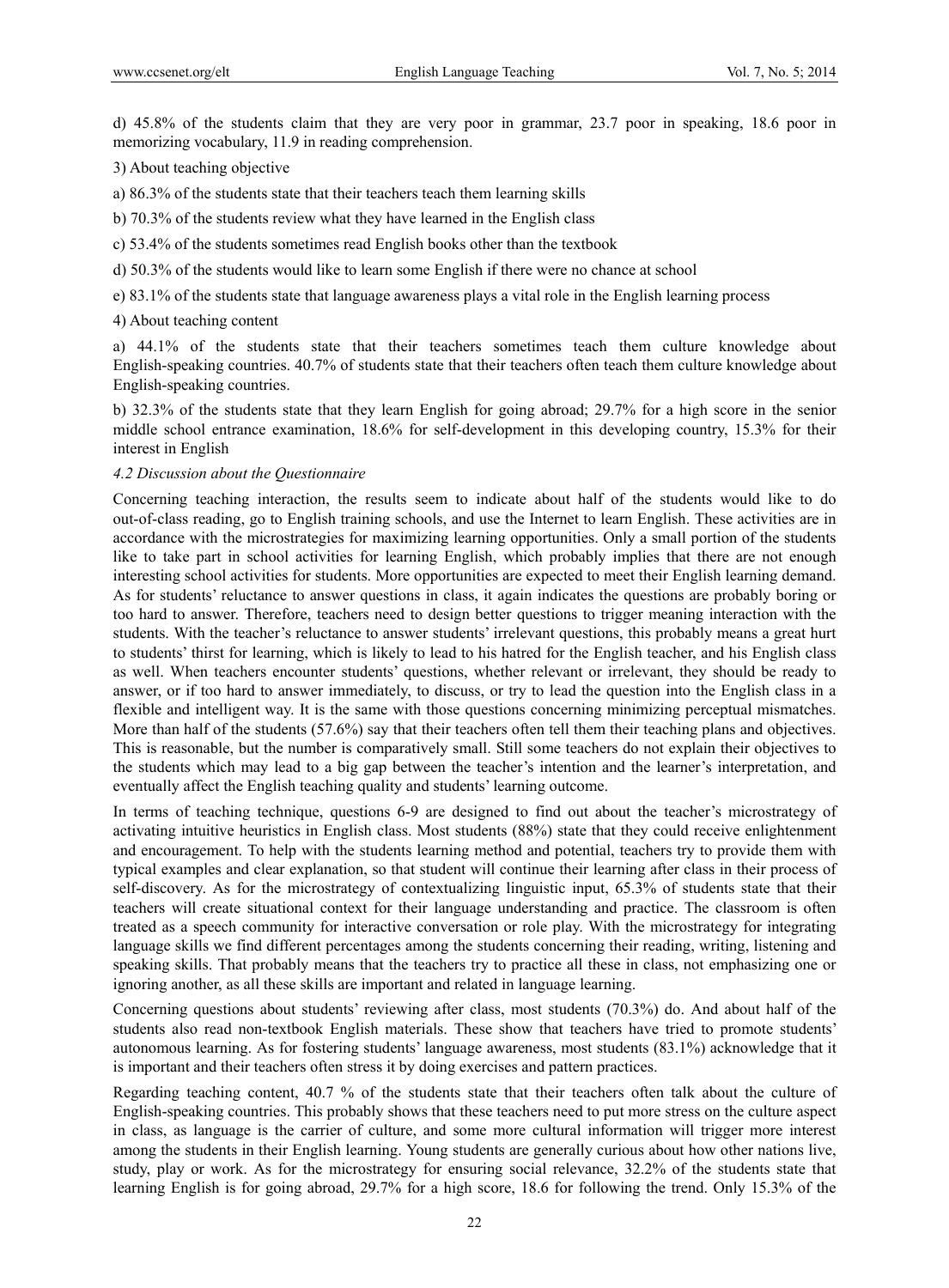students express their interest in learning English, which is a sad fact for our English teachers. Teachers and teacher educators have to consider this result very seriously.

As for the last open questions concerning students' own skills in learning English, teachers' teaching methods, most students leave them blank. Probably they are still too young to summarize methods, or they think it is the task of the teacher to decide which method to adopt in class. Concerning the last question: What methods do you like your teachers to use in future English classes? Some students (38.8%) mention games, videos, puzzles, etc. Others leave the question blank. This probably shows that students want to learn English in a more relaxed way. Grammar or collocation may be too serious, and teachers would need to find out better ways for their students in classroom learning, so as not to bore them.

## *4.3 Discussion about the Interviews and Class Observation*

The three teachers are interviewed about their understanding and application of these strategies mentioned above. They all express their views in agreement with the mostmethod pedagogical strategies, such as maximizing learning opportunities, contextualizing linguistic input, promoting learner autonomy, raising cultural consciousness and ensuring social relevance. However, they are more or less puzzled by some strategies, such as perceptual mismatches between the teacher and the student. The youngest teacher, especially, mentions that he often ignores his students' irrelevant and sometimes ridiculous questions, or even criticizes them for not listening to his teaching. He has always hoped that students are obedient and will follow his instructions without caring about other things. If the students are reluctant to answer his questions and ask irrelevant questions instead, he sometimes gets angry with the students. The senior teacher seems more patient and shows more concern for the students' interest. Teacher B is in the middle. As a lady teacher, she is more patient than the young male teacher, but seems to have less experience in handling students' irrelevant questions when she does not know the answer. She only answers questions from her students when she is familiar with the topic. Teacher A never directly rejects her students demand. She will promise the students' to find out the answer even if she has no idea about a certain topic, say, football. When boys sometimes talk about football matches, and ask her which team may win the game in the evening, she would make a guess in English, and ask the boys to explain the reason. If the boys can say something in English, she will praise them at once. This experience is something later shared by the other two teachers in our discussion meeting when we report the results from our investigation to them.

For classroom observation, most of class activities are found teacher-centered, which is not in accordance with the postmethod strategy. Teachers explain texts and exercises most of the time, and students are passive receivers, making notes or correcting their mistakes in their homework. Teachers ask questions mostly concerning grammar, vocabulary or translation. Students have little chance practice what they have learned. When sometimes Teacher B and C do set some situations for students to do some role plays, students show little interest in them, as these role plays are usually strictly guided, and students have to practice certain words or pattern during the process. They have very little freedom in the play. This phenomenon is not in line with the learner autonomy proposed by the school. Teacher A's classroom is different. She is more concerned about learner autonomy. When she organizes class activities, she usually gives her students more freedom in performance. Once in her class, she gives them a topic, plays a short video clipping concerning the topic, and then asks her students to prepare a dialogue. Students discuss the topic freely. She gives comments on their performance, mostly with encouragement. And if students can use some words and patterns from the textbook, she will give them extra praise. Comparatively speaking, Teacher A's class is more active, while Teacher C's class is more serious, while Teacher B is in the middle. But Teacher B is very good at designing homework. She often gives students tasks or projects to do after class instead of traditional homework like translation or grammar practice. Students enjoy teamwork and often come back with their own English Class Papers, or picture with English captions, or some tricky English riddles they create. This way of designing homework is in line with the postmethod strategy of maximizing learning opportunity and promoting learner autonomy.

## **5. Conclusion**

In this study, the researcher sets out to gain an understanding of the status quo of a junior middle school English teaching. With questionnaires, interviews and class observations, English teaching activities are discussed in detail concerning the postmethod strategies. During the process, some problems are also identified for teachers' attention.

Postmethod pedagogy provides us a new perspective to study the English language teaching and learning in the middle school. Regarding teaching interaction, the results seem to indicate that teachers should create more learning opportunities for the students. With more communication and understanding, teachers are highly expected to narrow the gap between the teacher intention and the learner interpretation, so as to minimize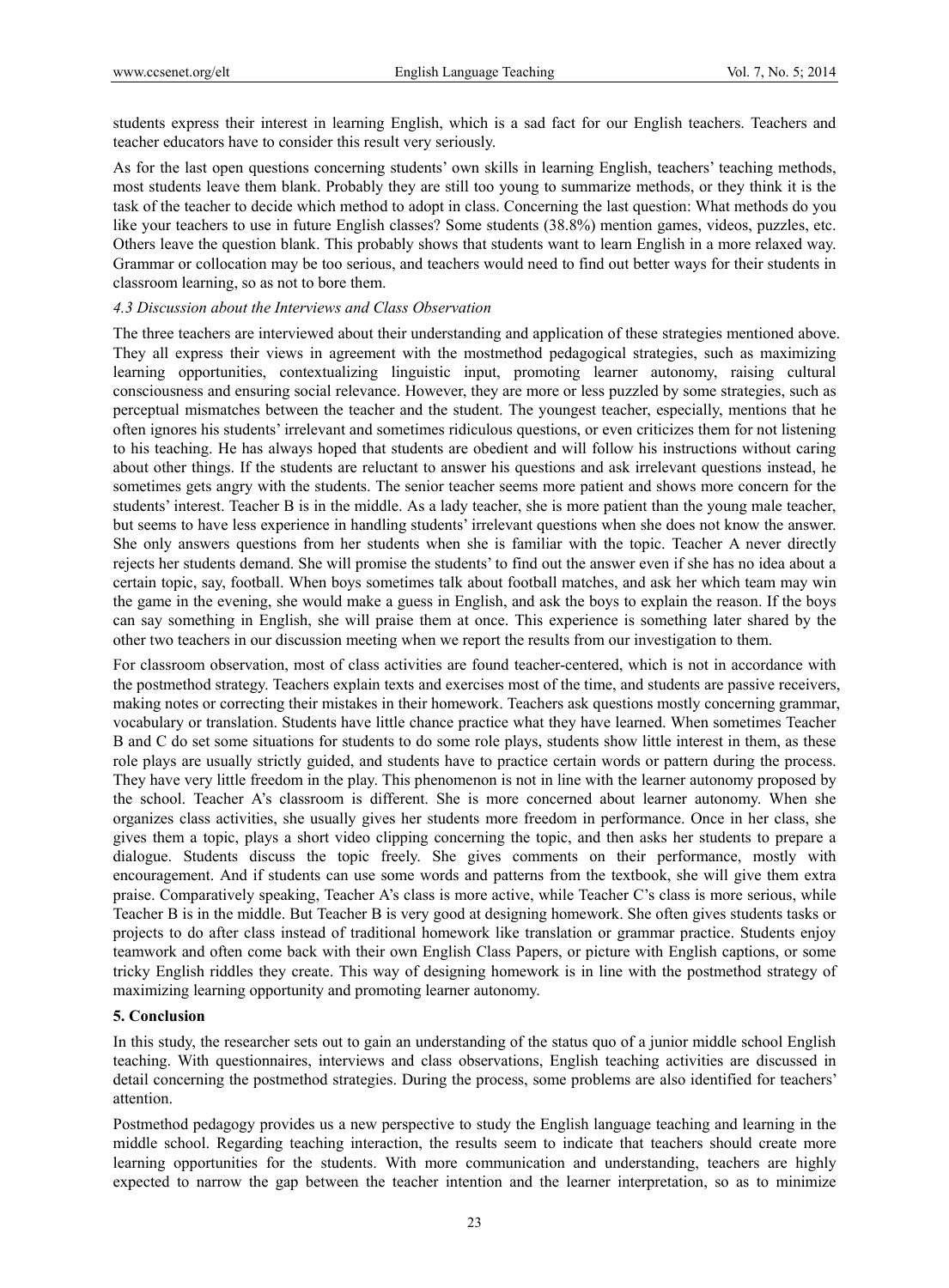perceptual mismatches. In terms of teaching technique, teachers probably need to give students more encouragement before an activity, more freedom in an activity, and more praise after it. Contextualizing linguistic input is another way of language practice. Teachers may use whatever resources for students to learn, such as video, film, mp3, or anything at hand. In addition, language skills are related with one another, it is always wise to develop them in an integrated way. It is no good practicing listening or reading throughout the whole class. In terms of teaching objective, it is wise for the teachers to make every effort designing tasks for raising students' language awareness and promoting learner autonomy. As the saying goes, "don't give me fish, but teach me how to fish". Teachers should help students learn to use appropriate strategies to realize desired objectives. This is the objective of teaching. Academic autonomy is expected to enable learners to be effective learners and liberatory autonomy empowers them to be critical thinkers. As for the teaching content, more cultural background issues need to be brought up during the explanation of English texts. As language is the carrier of culture, an isolated textbook can never produce a talent. The teacher has to rely on his prior and evolving personal knowledge in order to break away from the constraining textbook alone. Culture knowledge of English speaking countries is not only necessary for text explanation, but also involves connecting cognitive thinking with the outside world.

Regarding English teaching in this junior middle, there are some problems worth our attention. Young teachers (as represented by Teacher C) probably need more exchanges of views and methods with senior teachers. Senior teachers may offer their help

We have discussed the postmethod theory in terms of the definition, its macrostrategic framework and microstrategies. We have reviewed previous researches and discussed the case study of a junior middle school in China. The results may not have general implication as the sample size is small. It is difficult to make generalizations about the data in qualitative analysis where there may have been insufficient evidence to back up claims in the part of discussion and conclusion. Besides, in our study, we have found that this concept of postmethod pedagogy is not very popular among the school teachers, though some of them keep trying these strategies for improving their teaching outcome. Anyway, they keep trying different strategies in their classroom, which is in line with teachers' autonomous decision-making proposed by postmethod pedagogy. Therefore, it is sincerely expected that more relevant researches will be carried out by middle school teachers themselves, more strategies will be designed and tested, and more discussion will come up in academic journals.

#### **References**

- Allwright, R. L. (1991). *The death of the method (Working Paper #10)*. The Exploratory Practice Center, University of Lancaster, England.
- Brown, H. D. (2002). English language teaching in the "Post-Method" era: Towards better diagnosis, treatment, and assessment. In J. C. Richards, & W. A. Renandya (Eds.), *Methodology in language teaching* (pp. 9-18). Cambridge, England: Cambridge University Press.
- Cheng, X. (2006). On the FLT method in postmethod era. *Journal of Tianjin Institute of Foreign Languages*, *7*.
- Kumaravadivelu, B. (2003). *Beyond Methods: Macrostrategies for Language Teaching*. [M] New Haven and London: Yale University Press.
- Kumaravadivelu, B. (1994). The postmethod condition: Emerging strategies for second/foreign language teaching [J]. *TESOL Quarterly*, *28*, 27-47.
- Kumaravadivelu, B. (2001). Toward a Postmethod Pedagogy. *TESOL Quarterly*, *35*, 537-560. http://dx.doi.org/10.2307/3588427
- Kumaravadivelu, B. (2006). *Understanding Language Teaching: From Method to Postmethod*. London: Lawrence Erlbaum Associates.
- Nilufer, C. (n.d.). *Post-Method Pedagogy: Teacher Growth behind Walls*. Proceedings of the 10th METU ELT Convention.
- Rivers, W. M. (1991). *The Psychologist and the Foreign Language Teacher*. Illinois: University of Chicago Press.
- Wallace, M. J. (1991). *Training Foreign Language Teachers: A Reflective Approach*. Cambridge: Cambridge University Press.